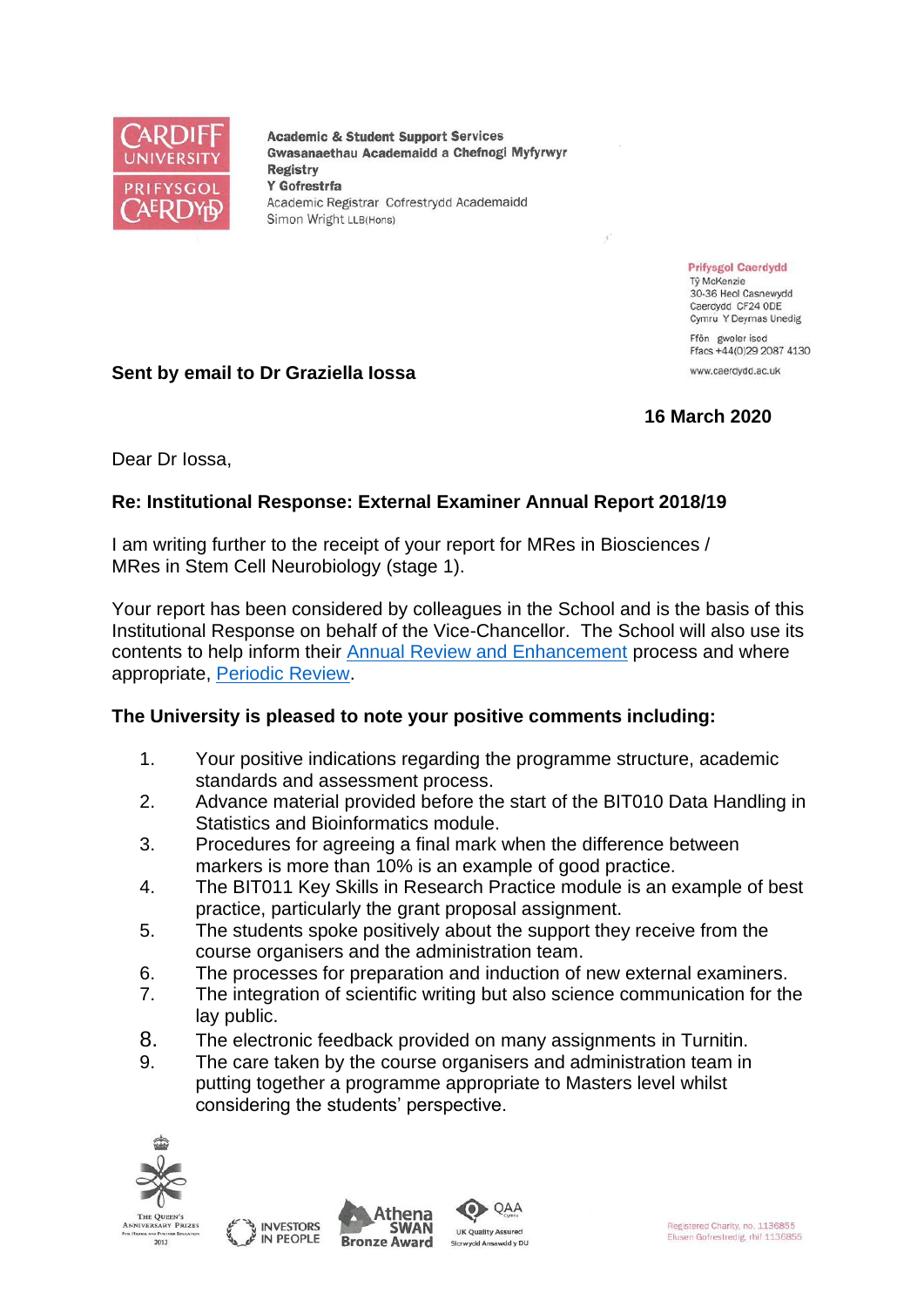#### **Issues highlighted in your report and response provided by the School:**

1. *Programme Structure: More practicals would be welcome in the Research Techniques module.*

The Board has agreed that this would be beneficial for students and has decided to pursue two routes to achieve this goal over the Summer 2019: a) to contact a colleague who has previously organised a CRISPR/Cas9 practical; b) to discuss with Heads of Research Hubs, specifically, Imaging and Single Cell Analysis, how to run meaningful demonstrations for small groups of students. These demonstrations would be linked to specific essays / coursework. There was insufficient time to implementing any changes from 2019/20. We are currently reviewing BIT002 module and new practicals are at the heart of the changes that we will seek to implement.

2. *Programme Structure: Explore future MRes programmes in more restricted fields, such as Global Change Biology, Ecology or Immunity and Infection.*

The 2019/20 academic year saw the first intake of students for the MSc course in Global Change. Three additional MSc courses are under development by the College of Biomedical and Life Sciences (Drug Discovery, Big Data, Neuroscience).

3. *Programme Structure: Explore the possibility of placing some assessment deadlines earlier on in Stage 1 to alleviate pressure and allow for iterative learning.* 

The Board has considered the recurring issue of optimal timetabling. As a consequence, BIT002 lectures have moved earlier for 2019/20, starting during BIT010's week-long gap between statistics and bioinformatics. A timetable of submission deadlines for the entire MRes course would be produced in good time for the start of the session.

4. *Programme Structure: Provide additional background material ahead of the bioinformatics sessions to allow students to familiarise themselves with the Linux environment.*

To ease the initial work load, provide preparatory materials, and relieve some time in the taught schedule we will convert the initial taught session (Day 1) into a self-study activity with formative online assessment in advance of the course. This has been provided during the new introduction to bioinformatics at the beginning of the 2019/20 module weeks prior to commencing the taught bioinformatics sessions. Early feedback from the students is very positive.